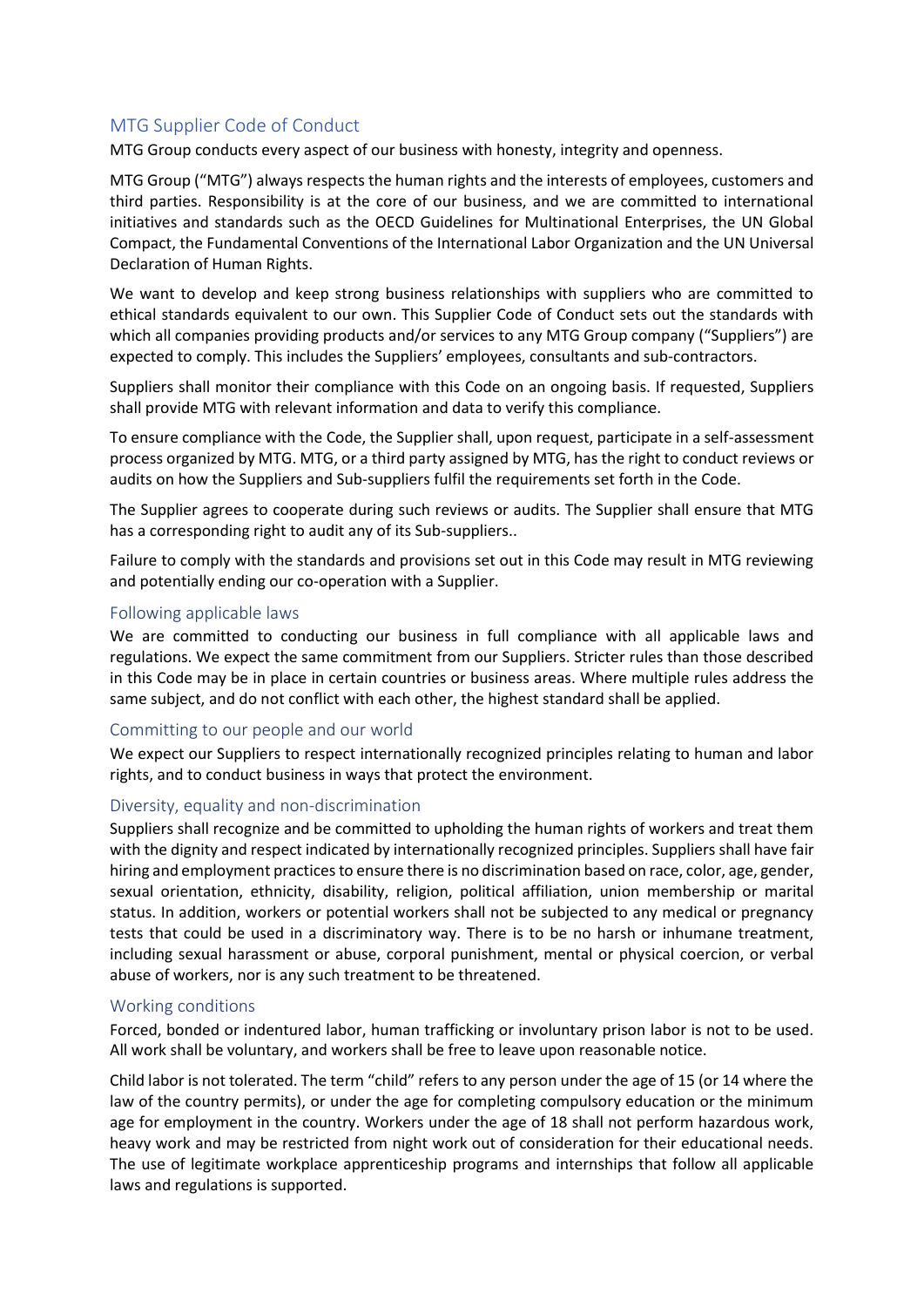MTG respects and supports children's rights and expects all Suppliers to do the same. Suppliers must have a good understanding of child protection and must have in place working practices that protect the welfare of children.

Working weeks are not to exceed the maximum hours set by local law. Compensation paid to workers shall follow all applicable wage laws, including those relating to minimum wages, overtime and legally mandated benefits. Any disciplinary wage deductions are to conform to local law.

Suppliers are to respect the right of workers to associate fairly and to communicate openly with management about working conditions without fear of reprisal, intimidation or harassment. Workers' rights to join labor unions, seek representation and join workers' councils per local laws shall be acknowledged. Suppliers shall not penalize workers for lawful participation in labor organization activities.

# Health and safety

Suppliers shall ensure that workers are provided with a healthy and safe working environment following internationally recognized standards. Suppliers shall do their utmost to control hazards and take necessary precautionary measures against accidents and occupational risks. Suppliers shall ensure that workers receive adequate and regular health and safety training and education. Suppliers shall regularly identify occupational hazards affecting their staff and implement measures to mitigate the identified hazards to an acceptable level, at a minimum fully complying with all applicable laws and regulations. Suppliers must have clear procedures in place to ensure that emergency situations are dealt with in a way that minimizes harm to life, environment and property. For example, the Supplier must ensure that there is sufficient fire protection in place as well as the provision of personal protective equipment to employees at company cost. Work related accidents must be reported, investigated and preventative measures must be introduced by the Supplier.

# Environment

Suppliers shall conduct business in ways that protect and preserve the environment. Suppliers are to take a precautionary approach towards environmental and climate challenges, and to undertake initiatives to promote greater environmental responsibility and the development of environmentally friendly technologies.

MTG encourages all its suppliers to continuously watch their energy use and take all practical steps to reduce energy consumption.

MTG further asks its suppliers to prioritize renewable energy sources, where available at competitive prices, and to take all practical steps to manage the greenhouse gas emissions caused by the supplier's operations.

MTG expects its suppliers to be considerate of the environmental impact of their operations, and to manage emissions to air, water and soil as well as reduce the waste generated by the supplier's operations. Whenever possible, operations byproducts should be reused and recycled.

MTG's suppliers should carefully plan and manage their water consumption, treating and reusing the consumed water when possible.

The use of hazardous chemicals by all suppliers should be kept to a minimum. Where hazardous chemicals have to be used, the supplier shall ensure safe handling, storage, and disposal of the substances. All substances should be properly marked and substances that have been restricted or regulated by the European Union directives REACH and RoHS are to be respected.

MTG particularly encourages Suppliers to minimize their environmental impact and to improve their environmental performance on a continuous basis.